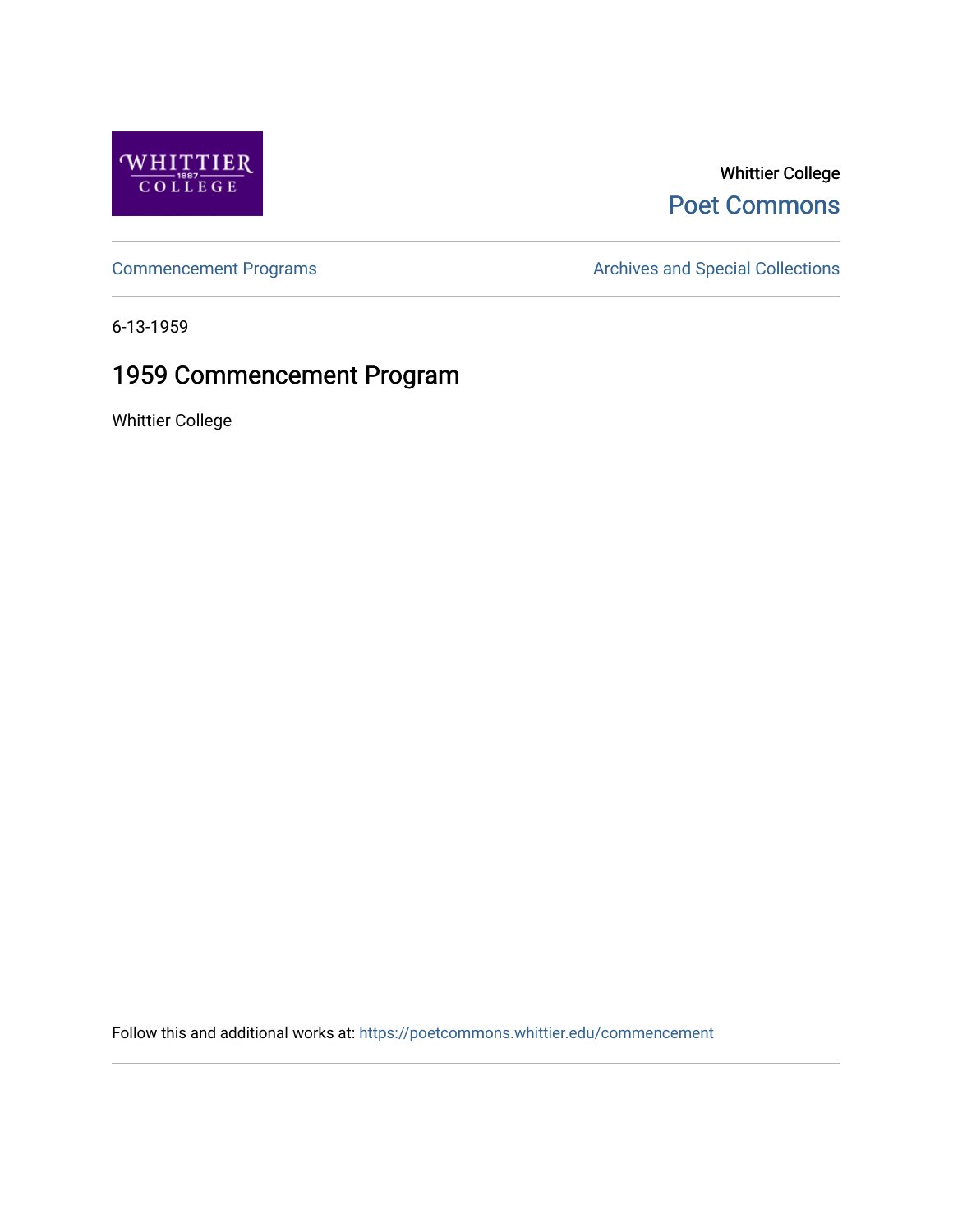# The Fifty-Sixth

# Annual Commencement

Of

## Whittier College



June 13, 1959

Four-thirty in the afternoon

THE HERBERT E. HARRIS AMPHITHEATRE

Whittier, California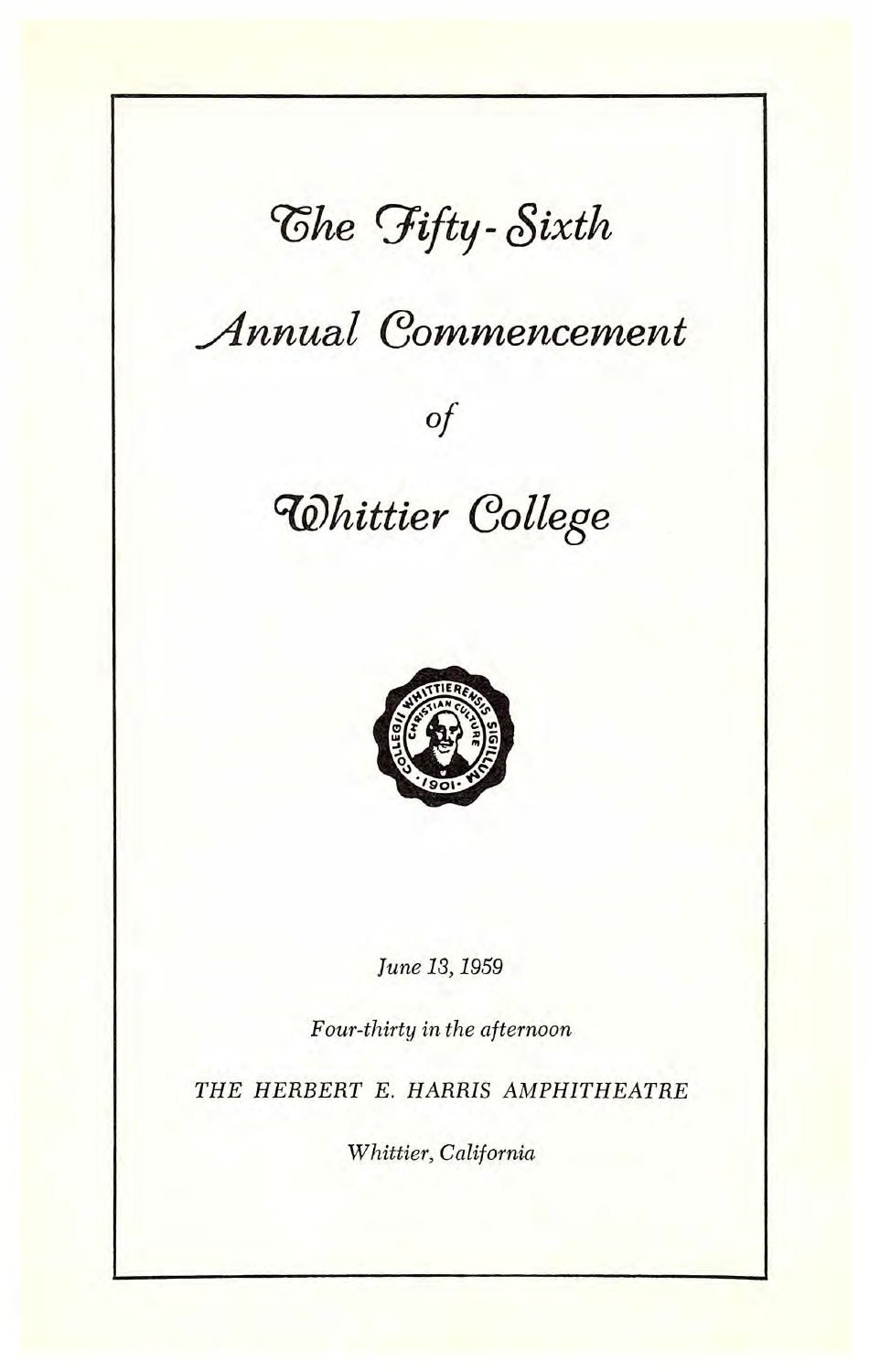Corporam

PROCESSIONAL-"Crown Imperial" ................................ Walton Robert Prichard, A.B., Organist Instructor in Organ (Audience Standing)

INVOCATION James W. Fifield, Jr., D.D. Minister, First Congregational Church, Los Angeles

SOLO—"These Things Shall Be" from Thomas Williams' "Psalmodia Evangelica" Jerold F. Shepherd, Lecturer in Voice

ADDRESS Jessamyn West, A.B., Litt.D.

COMMENCEMENT CHARGE ..................................Richard M. Nixon Vice President of the United States

THE CONFERRING OF DEGREES...........Paul S. Smith, Ph.D. President of the College

SENIOR CANDIDATES—Harold F. Spencer, Ph.D. Dean of the College

GRADUATE CANDIDATES—H. Randolph Pyle, Ph.D. Chairman of the Committee on Graduate Studies

HONORARY DEGREE—W. Roy Newsom, Ph.D. Chairman of the Committee on Honorary Degrees

ANNOUNCEMENT OF AWARDS AND HONORS

THE WALTER FRIAR DEXTER AWARD

THE HAYDEN ALMENDINGER AWARD

THE W. MILLER BARBOUR AWARD

THE HONOR SCHOLARSHIPS

ALMA MATER (Words on last page)

BENEDICTION Keith Sarver Superintendent, California Yearly Meeting

RECESSIONAL–"Pomp and Circumstance".............................Elgar BENJAMIN G. WHITTEN, Ph.D., F. BEACH LEIGHTON, Ph.D., Marshals Assistant Marshals are Members of Cap and Gown, Omicron Kappa and Knights Ushers are Sosecos and Squires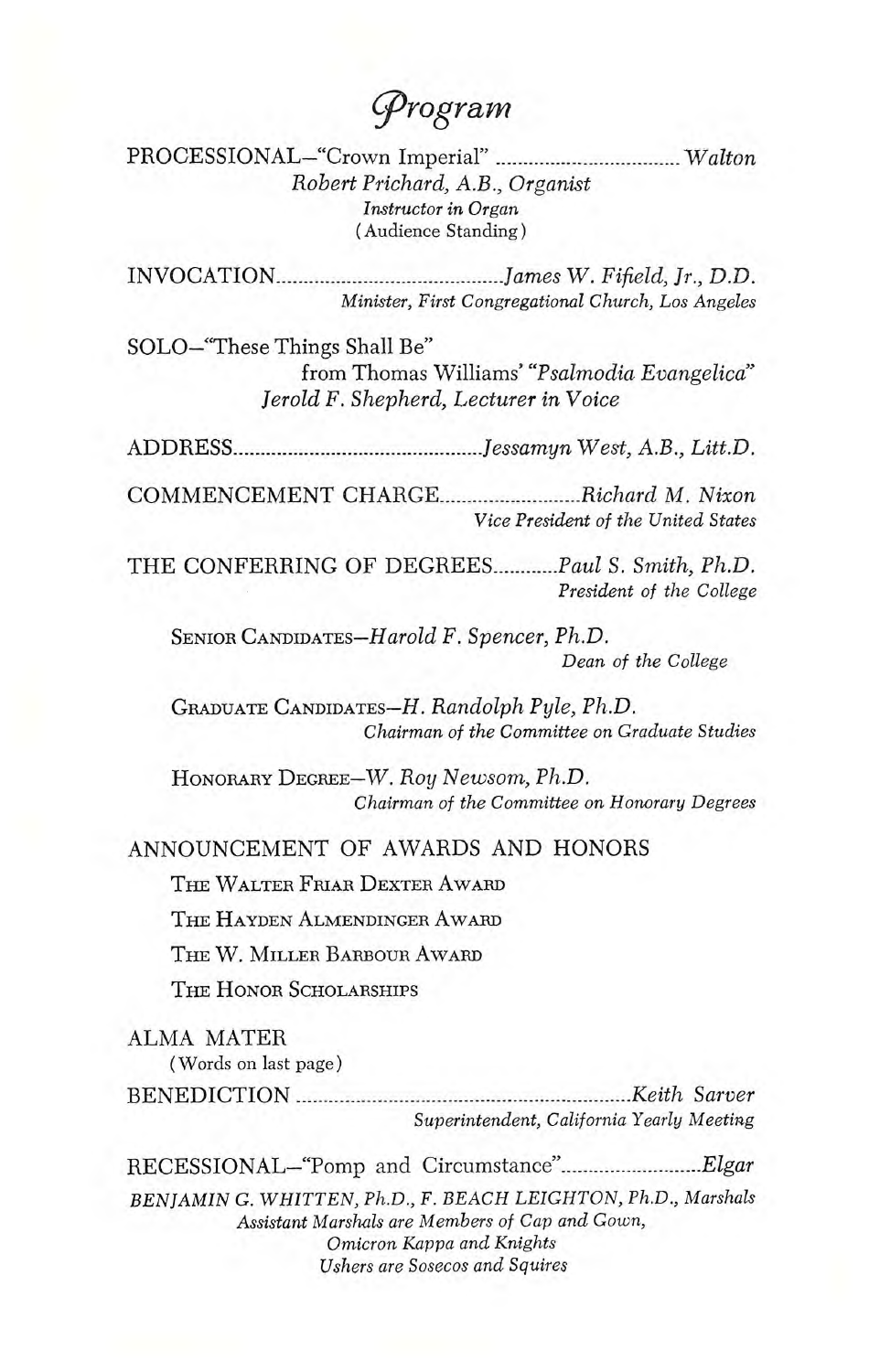DOCTOR OF LAWS (honorary)

### John Stauffer

### MASTER OF ARTS

AUGUST, 1958

Raymond S. Cole (B.A., Whittier College) THESIS SUBJECT: "A Historical Study of the American Military Operations In The Conquest of California"

Edwin F. Gottschlich (BA., Whittier College) THESIS SUBJECT: "Textbook Control in a Large High School"

Ernest Richard Hemmerling (B.A., Redlands University) THESIS SUBJECT: "Photography as a Medium of Expression"

JANUARY, 1959

Beverly Parsons Williams (B.A., Whittier College) THESIS SUBJECT: "A History of The Whittier City School District"

#### JUNE, 1959

Julie S. Abshear (BA., Whittier College) THESIS SUBJECT: "Instructional Units in Classical Mythology for "Z" Students in Ninth Grade Basic Course Classes in the Whittier Union High School District"

> Donald Edwin Beaty (B.A., Whittier College) THESIS SUBJECT: "A Course of Study in Electronics for San Gabriel High School"

Margaret Alice Eastman Clifford (BA., Whittier College) THESIS SUBJECT: "Science in Early Childhood Education"

Eloulse Norquest Gambill (B.A., College of Idaho) THESIS SUBJECT: "A Questionnaire Study Designed to Improve Substitute Teacher Effectiveness at Eastmont Junior High School"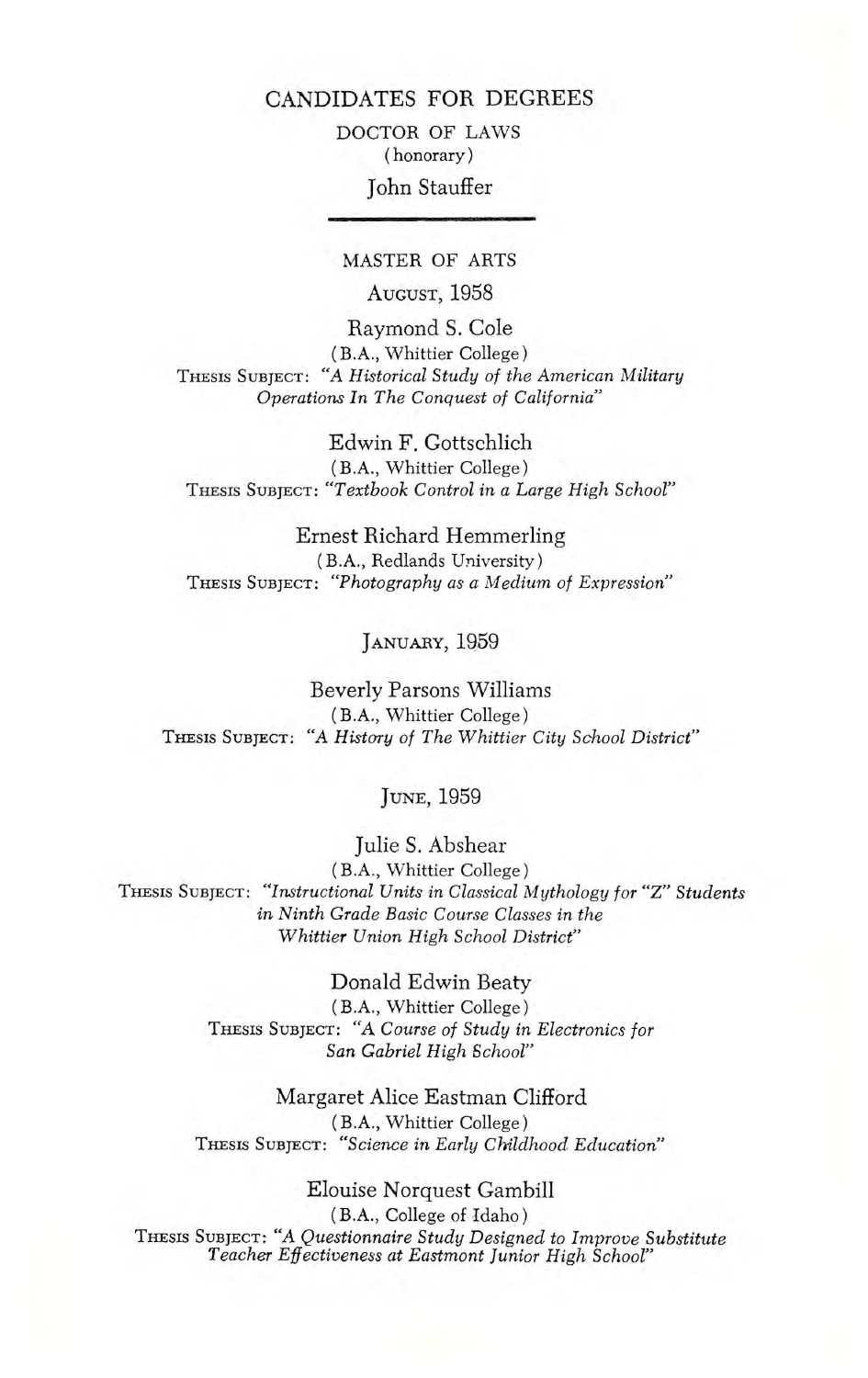#### MASTER OF ARTS

JUNE, 1959 (continued)

Ruth M. Hart

(B.A., Whittier College) THESIS SUBJECT: "A Survey of Family Food Practices in the Garden Grove Area, Orange County, California"

James L. Kerr, Jr.

(B.A., Whittier College) THESIS SUBJECT: "The Functions of Prose in Shakespearean Drama"

James William Lawrence (B.A., Whittier College) THESIS SUBJECT: "A History of the Significant Factors Contributing to the Development of the Mojave Desert" (A Source Unit for Teachers)

#### Robert Earl Meyer

(B.A., Whittier College) THESIS SUBJECT: "The Faculty Advisory Board on Student Affairs at Tracy Joint Union High School"

#### Dorothy Ward Scott

(B.S., University of California at Los Angeles) THESIS SUBJECT: "Attitudes of Parents and Students Toward the Contents of a Course of Study in Marriage and Family Living"

#### Marvin Howard Sippel

(B.A., Whittier College THESIS SUBJECT: "A Study of Selected Student Athletic Accident Benefit Plans"

#### Carolyn Day Tinker

(B.A., Whittier College) THESIS SUBJECT: "A Comparison of Mark Distribution in Selected Southern California High Schools With the Normal Distribution of Marks"

#### MASTER OF EDUCATION

#### AUGUST, 1958

Robert Douglas Cole (BA., LaVerne College)

Genevieve Shaul Connick (B.S., Syracuse University)

Zella Webber Hoag (B.A., Bethany-Peniel College)

John Victor Kimmick (B.A., Whittier College)

Cecile E. Koogle Nichols (B.A., Whittier College)

William Louis Payne (B.A., Whittier College)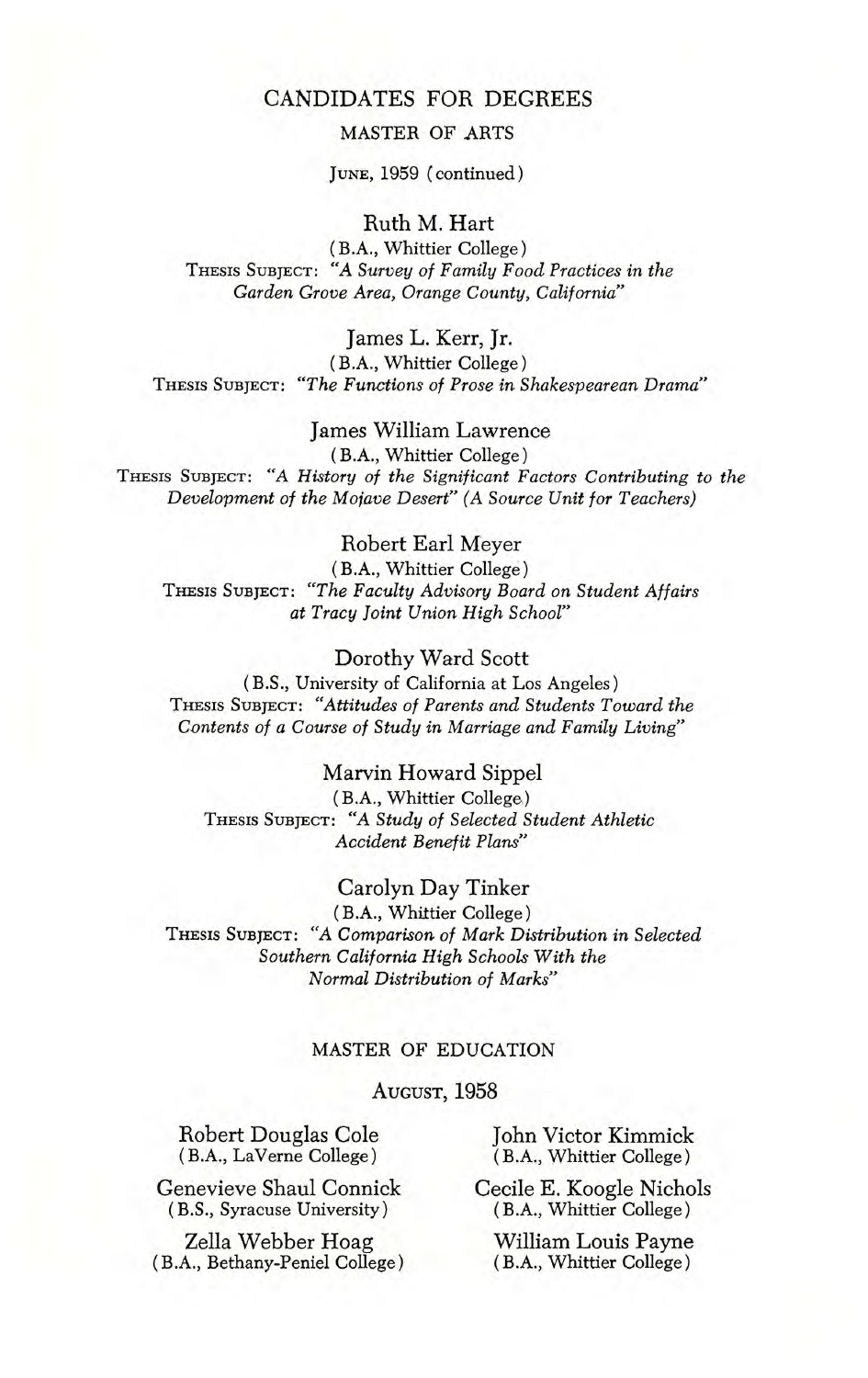#### MASTER OF EDUCATION

AUGUST, 1958 (continued)

Wayne Lavan Pelton (BA., Whittier College)

Arthur Davis Turman (B.A., Whittier College)

George I. Pike (BA., Whittier College)

Finis F. Waid (B.A., Whittier College)

#### SEPTEMBER, 1958

Richard Louis Reese (BA., Whittier College)

JANUARY, 1959

Donald E. Calaway (B.A., Whittier College)

Lois Catherine Carter (BA,, Whittier College)

John Richard Cole (B.A., Whittier College)

Clyde Frank Davies (B.A., University of California at Los Angeles)

Brunhild Faulkinbury (B.A,, Central Normal College Danville, Indiana)

Robert Eugene Fazio (BA., Whittier College)

Manuel Antonio Gallegos (B.A., Whittier College)

Donald W. Hamaker (BA., Whittier College)

Richard Marvin Newton (B.A., Whittier College)

Eric D. Scott (BA., Whittier College)

Philip E. Spivey (B.A., Whittier College)

Frank Wagnon (BA., Whittier College)

JUNE, 1959

(B.A., Whittier College) (B.A., Whittier College)

Ethel Bingham Kenneth H. Chandler<br>A., Whittier College) (B.A., Whittier College)

Hildred Smith Nichols (BA,, Whittier College)

#### MASTER OF SCIENCE

#### JANUARY, 1959

William Stanley Davis (BA., Whittier College) THESIS SUBJECT: "Investigations in the Genus Malacothrix"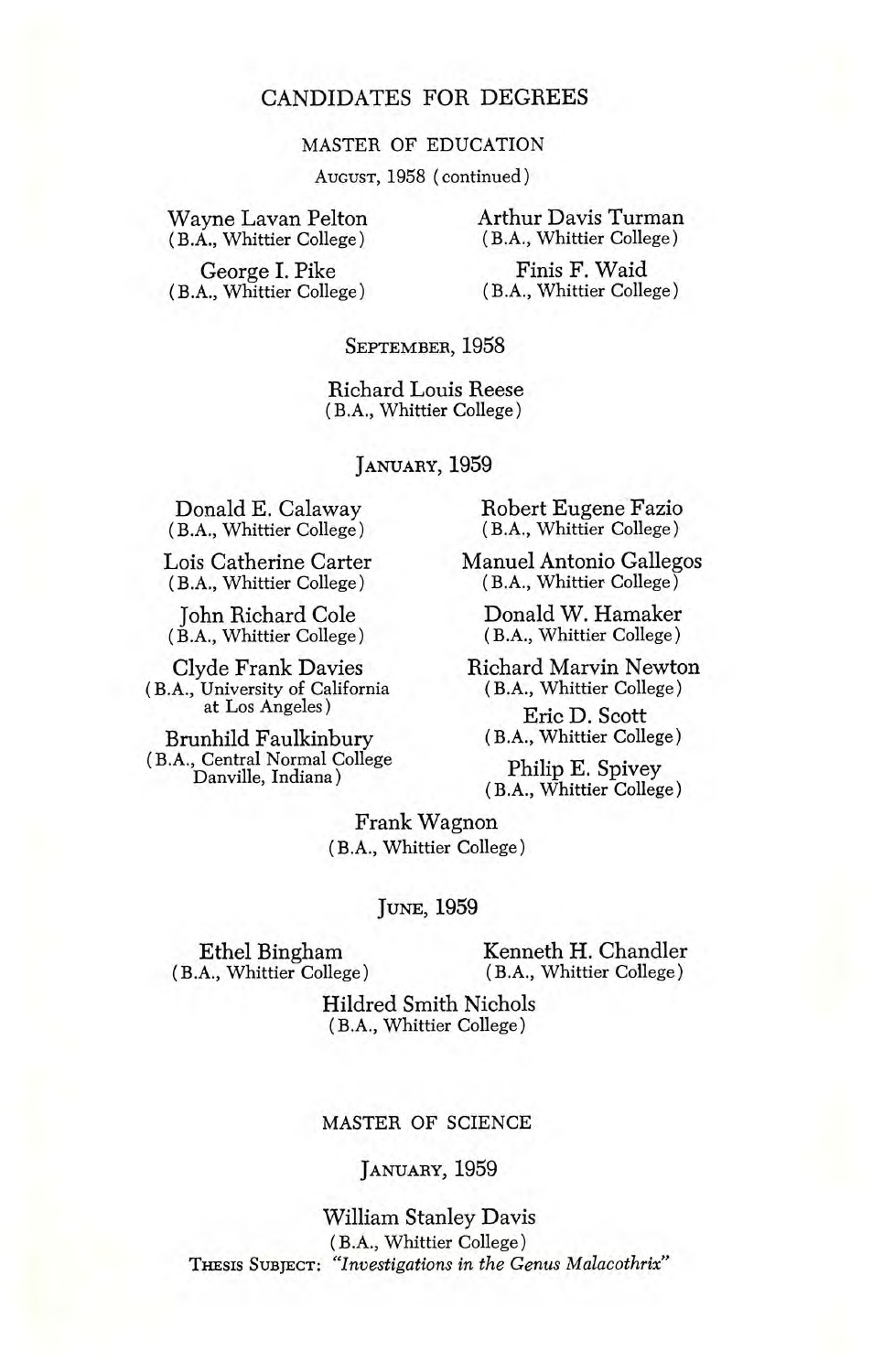MASTER OF SCIENCE (continued)

#### JUNE, 1959

#### George Robert Neff (B.A., Whittier College) THESIS SUBJECT: "A Study of the Covalent Bonding Aspects of Some Beryllium Compounds"

Wanda Begley Sterner (B.A., Whittier College) THESIS SUBJECT: "An Investigation of Some Methods of Separation and Identification of Steroids Occurring in Adrenolcortical Tumor"

#### BACHELOR OF ARTS

JANUARY, 1959

Luther Benjamin Abram William E. Bennett Benjamin Kinard Bryant Christine Margaret Dorsey Aida Duarte John David Flaaten Kathryn W. Harner<br>Harold Strong Hickok Willard Winans Kimball Elaine Larcuier Knickerbocker Robert Clarke Lucas Laurence C. Lusvardi Thomas Guy McCreary Frida Ann Nilsen Robert G. Patterson Leonard James Peden

Mary Frances Perry Jo Ann Mildred Pope \*\*jean Rounds Randall Donna JoAnn Reynolds \*Patricia Sax Donald F. Shaffer Clyde William Sleigh °\*Stanley V. Spencer Valda V. Speth Lorraine Virginia Spoon James E. Sutton Charles Gibbs Weller Virginia Faye Buck Whitehouse Jo Anne Lee Zielonko Lynn Haeger Zupan

JUNE, 1959

Robert Dana Agnew Irene Alba Donald Wayne Allen \*\*\*Charles Franklin Andrain Natalie Natasha Antonovich \*\*John Michael Armer Paul William Aschenbrenner Roger Lee Aten Jane Anne Barton Saundra Lusanne Bates Honor Anne Bell Ralph Harlen Bennett John Edward Berlin Eugene Lyman Boutilier Lynne Anita Brashears Jean Louise Briggs

Margery Brown Dianne M. Carlson Elisabeth Coan Cheves Joseph Robert Clements Phillip Z. Cole James R. Collins Janis Beverly Cook Donna Joyce Cooper Mary Anne Crabtree Donald B. Crawford Shirley Louise Creasy George Raymond Cuthbertson Lois Mae Cuthbertson Selma May David Saundra Davidson

QWith Honors "With High Honors \*\*\*With Highest Honors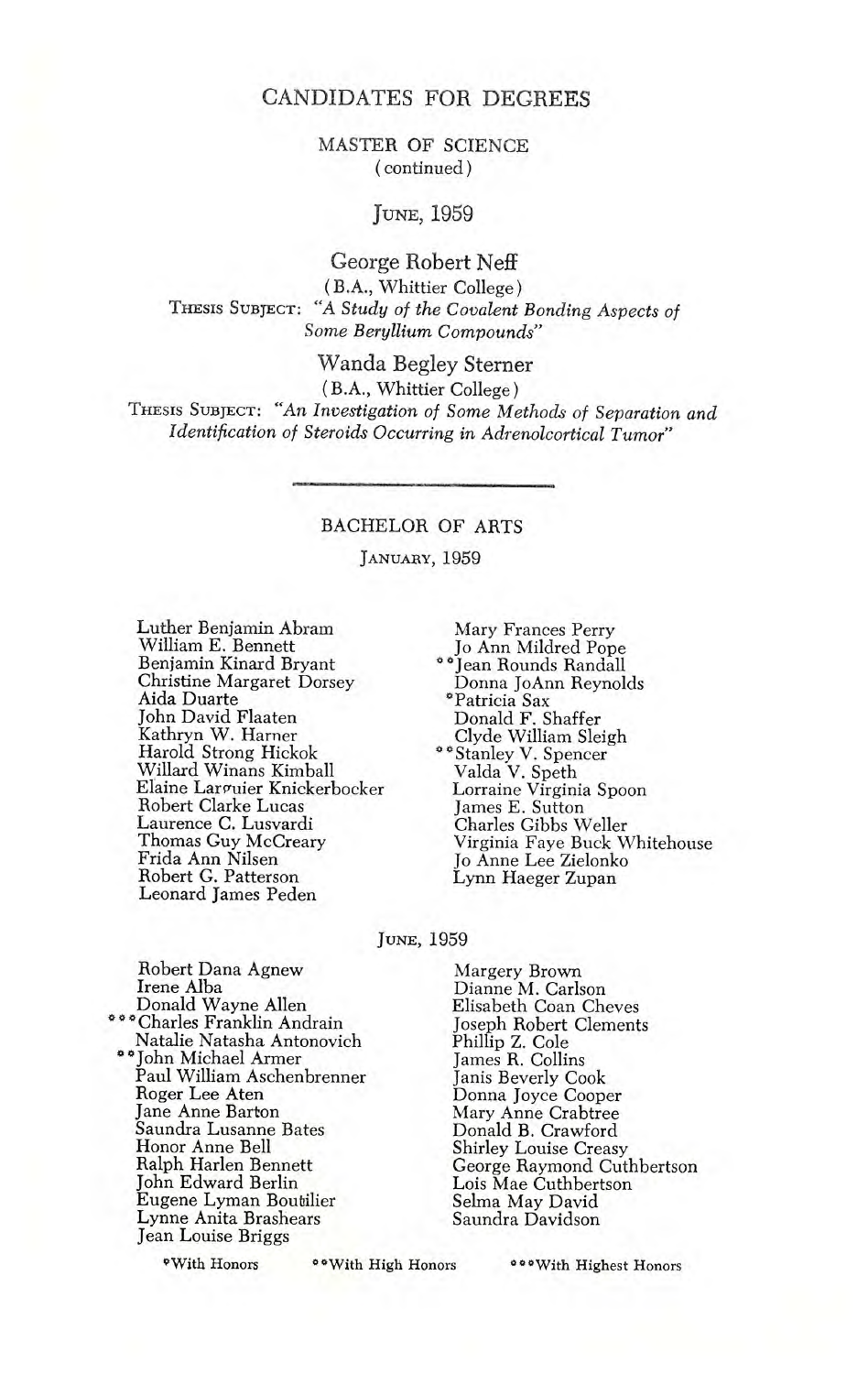#### BACHELOR OF ARTS

Jima, 1959 (continued)

Shirley Helen Davis Kenneth Leroy Deitz Carolyn Marie Dundas Marilyn Beth Emerson George H. Engelage III Elizabeth Joan Fanning William Richard Farrell John Robert) Fesler Karolus A. Fisk Eric Flanders Arlene Mary Fornaciari Sally R. Freund Anna Sakae Fujishige Justine Margaret Fuller Frances Aldrich Fullingim Richard L. Gaines \*Roberta Rose Comes Hollis F. Griffin Jack Melville Grubbs Ivan T. Guevara Diane Jean Hall Jo Ann Hays Shirley Marie Hensel Jeanne Marilyn Yates Herr Roberta Jean Hodge Clyvern Michael Hoover, Jr. Julia Hopewell Karel Eleanor Houtz Mary Ann Hoyt Mary Frances Allison Hudson Robert Milton Jertberg James Neil Johnstone \* Jean Kachaturian David Jordan Martha Allison Kawal Natalie Joan Kennedy Vera P. Klure Barbara Green Kurilich Robert Vaso Kurilich Ann Larson S. Kyle Lawton Robert Conrad Laymon Alice Fuller Dixon Layne John Leone III Grace Darline Lewis Marlene C. Lowe Janice Marie Lund William Victor McClain, II Walter Edwn McClellan Bruce Potter McClelland Janice Cleo McDonald Leonard J. MacLellan Daniel McIntosh Marble Joseph Matich Erma Beth Maudlin Jane Brennan Mele Luana Mae Milligan

John Joseph Mineghino Kyoke Miyazaki Doris Ann Molumby Frederick William Moore Jean Masako Morishige Joseph Richard Morris William Oliver Morton Jana Ruth Mortrude Michael I. Murphy Robert Roy Myers Gerald Lee Nutter Patricia Kay Oatey William James Ottaway Florence Lenore Otto Martha Jane Otto Sally Kay Paik Gabriel Parodi Thomas De Ford Perkins James E. Peters Sandra Powell Dorothy Lu Quackenbush \*\*\*Jerry Rapier Margaret Faye Fairfield Read Sharon Reed Mary Juliet Rivera Orena L. Roach Mary Cecilia Robson Jane Claire Rutherford Barbara Frances Sager Richard Foster Sallis, Jr. June Yaeko Sasaki Judith Claire Sawyer David George Schade Richard Arthur Schweitzer Margaret Anne Shoup Freida Inez Skinner Billy Ray Sloan Lucy Annette Smith Patricia Carolyn Sowers Roger Arden Spear Nelson Spruston James Eugene Starkey Robert Walter Steele Nancy Lou Stombaugh James Peter Sturgeon John Soren Swain Ronald Tebbs Sharon Frances Thom Donald Eugene Thomas Edward S. Thomas, Jr. Betty Joyce Thompson Jimmy Wayne Vandergriff Marlene Watts Judith Vergne Weatherford Kenneth Whipple Robert C. White Karen B. Whitlock

\*With Honors With High Honors °°°With Highest Honors